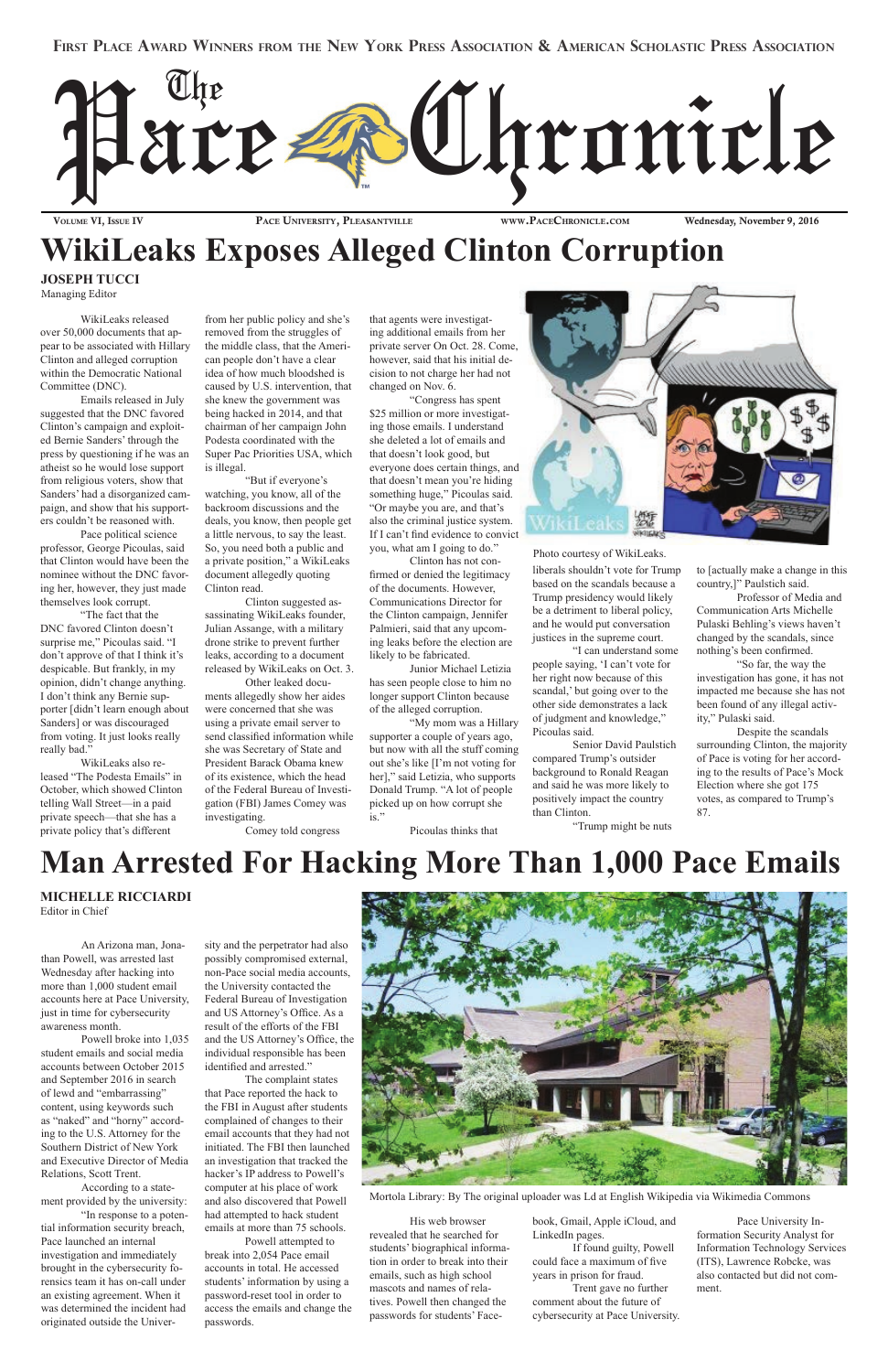# FEATURE

### **Veteran Yelena Fleming Gives and Her Children Receive**

Being a U.S. Marine means making difficult sacrifices and for Yelena Fleming this meant having to put her adopted country over her own personal life.

Fleming immigrated from Moscow to America at 15 and at 18-years-old felt like she needed to find a purpose in life.

"I joined the Marines because I could not decide what I wanted to do after high school," Fleming said." So I wanted to do something meaningful, so I figured that joining the military would give me a purpose."

She found her purpose as an administrative clerk in the Marines, Fleming also felt like she did not fit in due to her foreign background.

"At first it was difficult because there was a huge cultural shock," Fleming said." Just being in the military in a different country is even more of culture shock, but with time I was able to adjust."

Being away from her

seven and five year old children, Nicole and Michaela respectively, was not something that was easy for Fleming to adjust to, however.

It got worse for Flem-

ing when she was deployed to Iraq and then Spain as she was not able to see her kids for an extended period of time.

"Being away from my

kids was definitely the hardest thing to do," Fleming said. "Just not being able to see them at times would make me very sad.

"When you wake up in the morning before they do and you come home and they are already asleep is tough. Technibut I just did not see them that much."

cally we lived in the same house

Fleming came to New

York for a fresh start when her time in the military ended. She transferred to Pace to continue her education.

Aside from advancing her education, Fleming is happy that she gets to spend more time with her children.

"I do not know if I will ever be able to make up for the lost times with them," Fleming said." But it is definitely nice to be with them now because they grow up so fast and I just want to spend as much time with them as I can."

When Fleming spends

time with them, she tells her children about her experiences in the Marines, as well as participating with them in events honoring the military.

One of those events is the Veterans Day Parade on Friday. Fleming's children will be a part of the parade.

"They get to be on one of the floats in the parade," Fleming said. "It is a great opportunity for them and such a great experience. As a veteran it's a great feeling knowing that your kids are honoring something I did."



Yelena Felming Poses With Her Two Daughters, Courtesy of Fleming

Pride At Pace is an organization that supports and raises awareness of the Lesbian Gay Bisexual Transgender Queer Questioning Asexual (LG-BTQQA) community. It held its annual Fabulosity event on Nov. 2. It served to bring awareness about the transgender community through a competition of drag queen performances by professionals and Pace students.

Students from various organizations joined to watch drag queen performers and support the LGBTQQA community. The students who participated in the event dressed as drag queens and danced to different songs of their choice.

861 Bedford Road, Pleasantville, N.Y. 10570 Phone: (914) 773-3401 pacechronicle@pace.edu pacechronicle.com

#### EDITORIAL STAFF

Sean Browne sb27610p@pace.edu **SPORTS EDITOR** 

"I absolutely love the event. Fabulosity has changed so much over the years. Before I was even a student [at Pace] it was really celebrated because no one had seen drag culture before. And this year, we raised money for charity which is something we've never done before! We've had so many students perform over the years, sometimes Pace at Pride members, sometimes Greeks, athletes, and a lot of times just everyday students to bring people together," Pace Pride Vice President Mercedes Major said.

Though the entertainment factor brought many to the audience, the event served to inform students about the facts about the transgender commu-

#### nity.

The hostess, by the stage name of Dotty, was a professional drag queen performer. She performed twice, introduced all of the acts, judges, and delivered information about the transgender community.

"In terms of income, transgender people are four times more likely to have a household income less than \$10,000 a year, compared to the general population. In terms of school, those who express a transgender identity while in the grades K-12 have recorded an alarming level of harassment, about 78%: physical assault 35% and sexual violence 12%. Harassment was so severe that it lead to almost one-sixth, that's 15%, to leave school or college," Dotty said.

### **Fabulosity Brings Attention to Transgender Community TABATHA GONZALEZ**

Transgenders also suffer with employment. They have higher levels of unemployment, and of those who are employed 90% reported in a survey that they receive harassment, mistreatment, or discrimination. 26% of those surveyed have reported losing a job due to being transgender and 16% of transgenders surveyed admitted to having to work in the underground economy. This mean working by selling drugs or sex.

However, 78% who transitioned genders from male to female, or female to male, reported feeling more comfortable working.

Transgenders also have a higher rate of suicide, 41% of respondents have attempted suicide compared to the 1% of the general population, according to the survey.

"It is time for us to take a stand. It is time for us to start treating everyone with respect no matter what the gender identity no matter how they present themselves to the world. We need to make a safe space for everyone everywhere," Dotty said.

Fabulosity was meant to tie together information attendees may not be aware of to a show, according to Major it is one of the few educational events that is highly attended at Pace.

"What I really love about this event is that oftentimes, students do not come to events that are educational. During Fabulosity, we have always been able to have fun and entertain people while also getting faculty and staff involved and educating people on transphobia and discrimination. With elections and so much going on, I really love that people leave Fabulosity a little bit more knowledgeable and they always come back next year," Major said.

After all the students performed, the judges made a decision. First place was awarded to Ian Whitman, who danced to Beyonce's "Flawless."

#### $sA80853N@PACE.$ EDU

### The Pace Chronicle

| <b>EDITOR-IN-CHIEF</b> | MICHELLE RICCIARDI<br>MR02133P@PACE.EDU                          |
|------------------------|------------------------------------------------------------------|
| <b>MANAGING EDITOR</b> | <b>JOSEPH TUCCI</b><br>JT81331P@PACE.EDU                         |
| <b>COPY EDITOR</b>     | <b>JANINE JONES</b><br>$JJ81864P$ <sub><i>Q</i></sub> $PACE.EDU$ |
| <b>OPINION EDITOR</b>  | NIHAL AL QAWASMI<br>NQ20258P@PACE.EDU                            |
| <b>FEATURE EDITOR</b>  | TABATHA GONZALEZ<br>TG50702P@PACE.EDU                            |

Arts & Entertainment Editor Susan Aracena

Elise Adams ea43628n@pace.edu **Layout Editor**

Lia Tassinari lt95247n@pace.edu **Social Media Editor**

Feature Editor

#### **SEAN BROWNE**

Sports Editor

### **Greeks Don't Bite Kessel Multipurpose Room- Nov. 9th at 12pm**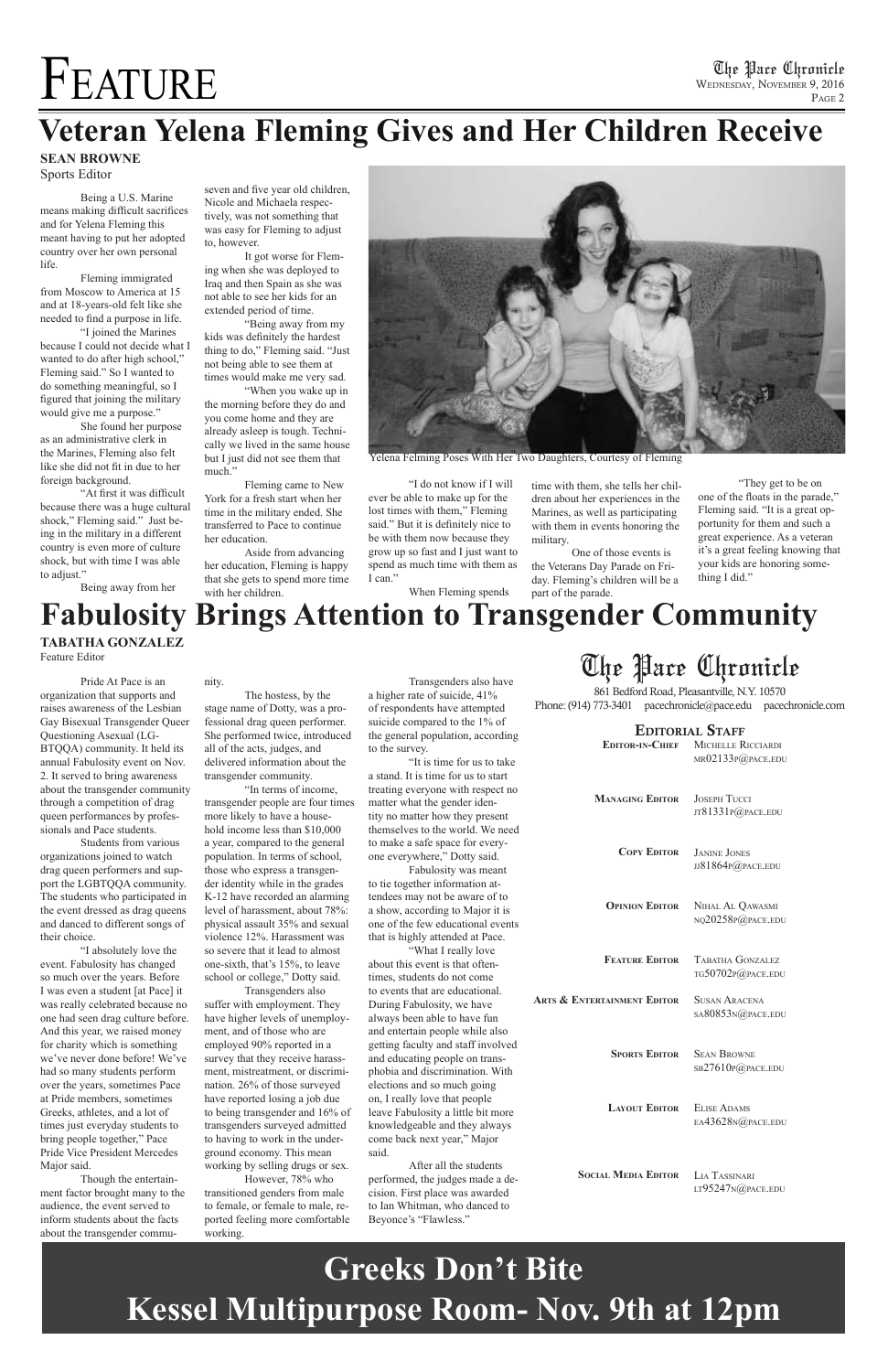## FEATURE

## **OPB Brings Mental Illness in Other Countries to Light**

#### **TABATHA GONZALEZ**

Feature Editor

### **"Shatter the Stigma" Addresses Mental Illness**

"We see quite a number of students [on campus] struggling with issues from anxiety to depression and personality disorders," Pace Counseling Center Psychologist Mariesa Cruz-Tillery said. "That has increased over the years and I think the students who are struggling with that very much utilize our services."

Pace sorority Omega Phi Beta's (OPB) "Shatter the Stigma" event Tues., Nov. 1 raised awareness to mental illness on college campuses in Kessel's Multipurpose Room.

It brought mental illnesses, such as anxiety, insomnia, and depression, to the forefront as well through discussion and acknowledged its presence on Pace's campus.

The Counseling Center's statistical findings on Pace's campus correspond and fall parallel to that of the Association of University and College Counseling Centers (AUCCCD)—an international organization for counseling centers on university

ence of her life."

The center was utilized by 12.4 percent of the student body, however, which equates to 615 students, according to the Counseling Center's 2015-2016 annual report.

The center is visible during freshman orientation and sometimes are invited to University 101 classes to make their presence more felt and seen. There are other programs in place, however.

"Two years ago we started this program called 'Let's Talk,'" said Cruz-Tillery, who's also the outreach coordinator. "The purpose of 'Let's Talk' is to provide students q space where they can come in and talk to somebody without it being labeled as therapy."

OPB also focused on shattering the social stigmas regarding mental illness, as well.

Each member of the audience was handed a nametag, during the event, with one-ofthree mental illnesses—depression, anxiety, and insomnia—and



and college campuses—, according to Cruz-Tillery.

Cruz-Tillery expressed she doesn't believe mental illness is an issue on campus, rather it aligns with other colleges and universities nationally.

The top three reasons why students used the Pace Counseling Center were for help with anxiety and nervousness (78.2%), feelings of depression (63.83%) and advice on my situation (55.32), according to Cruz-Tillery.

Opinions varied at "Shatter the Stigma," but attendees acknowledged they did not know the Counseling Center existed until their sophomore or junior years.

"One of the comments that one of the people here made about the Counseling Center and that it's true that not many people use it or that people are afraid to use it," OPB Vice President Casey Fernandez said. "One of my best friends used it last year all throughout the year and she told me it was the best experiThe sisters of Omega Phi Beta hosted the event to educate the Pace community about mental illnesses and what they really mean and not what people mostly think they mean. Photo by James Miranda.

The sisters of Omega Phi Beta (OPB) informed Pace how mental disorders are dealt with in different countries through their "Cultural Differences" event on Thurs., Nov. 3 in Kessel's Butcher Suite.

They also shed light on mental disorders and its unrecognized history. Mental Illness Awareness Week was last week, but many students were unaware of it.

The sisters split the audience into two groups and had each group research information on their phones about a specific disorder in a country.

One group researched

bipolar disorder in Australia, while the other researched depression in Nigeria. Both groups found treatments for their respective disorder, organizations that helped treat the disorder, and asked to propose a plan on how they would like to see the disorders dealt with through the law of these countries.

The Australian group found that the majority of patients who were diagnosed with the disorder were prescribed drugs. Nurses in the group pointed out that bipolar disorder may not be the best disorder to prescribe drugs to. There are two branches of bipolar disorders—mania and depression—the two nursing students suggested for more counseling treatments to be used instead. Through this method, they stated that side effects of prescriptions would not be caused and it would allow patients a more natural way of coping with the disorder.

The Nigerian group found that women were more likely to be depressed, as well as those in the lower class. Many of the people diagnosed with depression in Nigeria have no treatment that could help them, however. Approximately 48 million Nigerians suffer depression

for economic reasons, according to the Daily Trust, a Nigerian newspaper.

The attendees discussed how often these illnesses are claimed to be created mentally, and not through chemical imbalances in the brain.

"[Mental illness] isn't really spoken about," junior Justin Thomas said. "And personally, I didn't know about a wide range of things that fall under mental health. It is always good to educate people in topics that are important such as this one."

Omega Phi Beta, along with the students who attended, concluded that more people

should be informed about these kinds of issues.

"I think it's important for students to attend the educational events that organizations host because they're very informational. There is a lot out there that students aren't aware of or don't deem as important enough just because they aren't knowledgable about it. Also, as students who are members of the organizations that host these events, I think we should do what we can to spread awareness of things we know about, and continue to learn about it ourselves," Lisbeth Parra, one of the hostesses, said.

were then asked to stand when their respective mental illness was called out.

Each standing member was asked to define the illness their nametags read. People defined illnesses such as depression as "loneliness" and "isolation," for example. The officially recognized definition of the respective illness was

then read to them.

The illnesses were selected in accordance with the Diagnostic and Statistical Manual of Mental Disorder's (DSM-5) top-five mental illnesses amongst college students.

OPB will have a similar week in the fall semester between the end of February and beginning of March.

**JOSEPH TUCCI and JAMES MIRANDA**

Managing Editor and Copy Editor

### **Alexys Tirado: Delving into One Mind at a Time**

Pace graduate Alexys Tirado entered college as an applied psychology major, but didn't know why she chose it.

Tirado was always enamored by how the mind works and wanted to understand how children arrive to their conclusions; much like her younger brother, Matt.

"When [Matt] was born, he'd just come from left field with the stuff he said," the Bronx native said. "Like what in your brain said, 'hey, this makes sense I'm going to say it.' Like [I'd ask], 'what's two plus two; [he'd say] peanut butter.' I'm like, 'what, how, where,' but that's what interested me."

Working with children was another thing she loved, so she volunteered as a recess monitor at the Bedford Road School in Pleasantville for the Setters Leadership House. Two-and-two was put together at the moment, however.

A teacher at Bedford Road told Tirado about occupational therapy—treatment that promotes what does one want to do, not what's wrong with them—and showed her a classroom where the therapy was being practiced.

"It was an office, and the door was closed because they were having a session in there, and it was a child in a swing,"

said Tirado, who volunteered at the school. "I don't know for some reason I saw that and it instantly clicked, but I was dumb and young and I didn't really look too much into it."

Occupational therapy doesn't necessarily imply that people who go through it have to have mental illnesses or are on a psychological spectrum, but in Tirado's experiences, it has.

The 22-year-old currently works as a teacher's assistant helping children who show symptoms of mental illness or need extra support developmentally at an early intervention center in Valhalla.

"My classroom is the



#### **JAMES MIRANDA** Copy Editor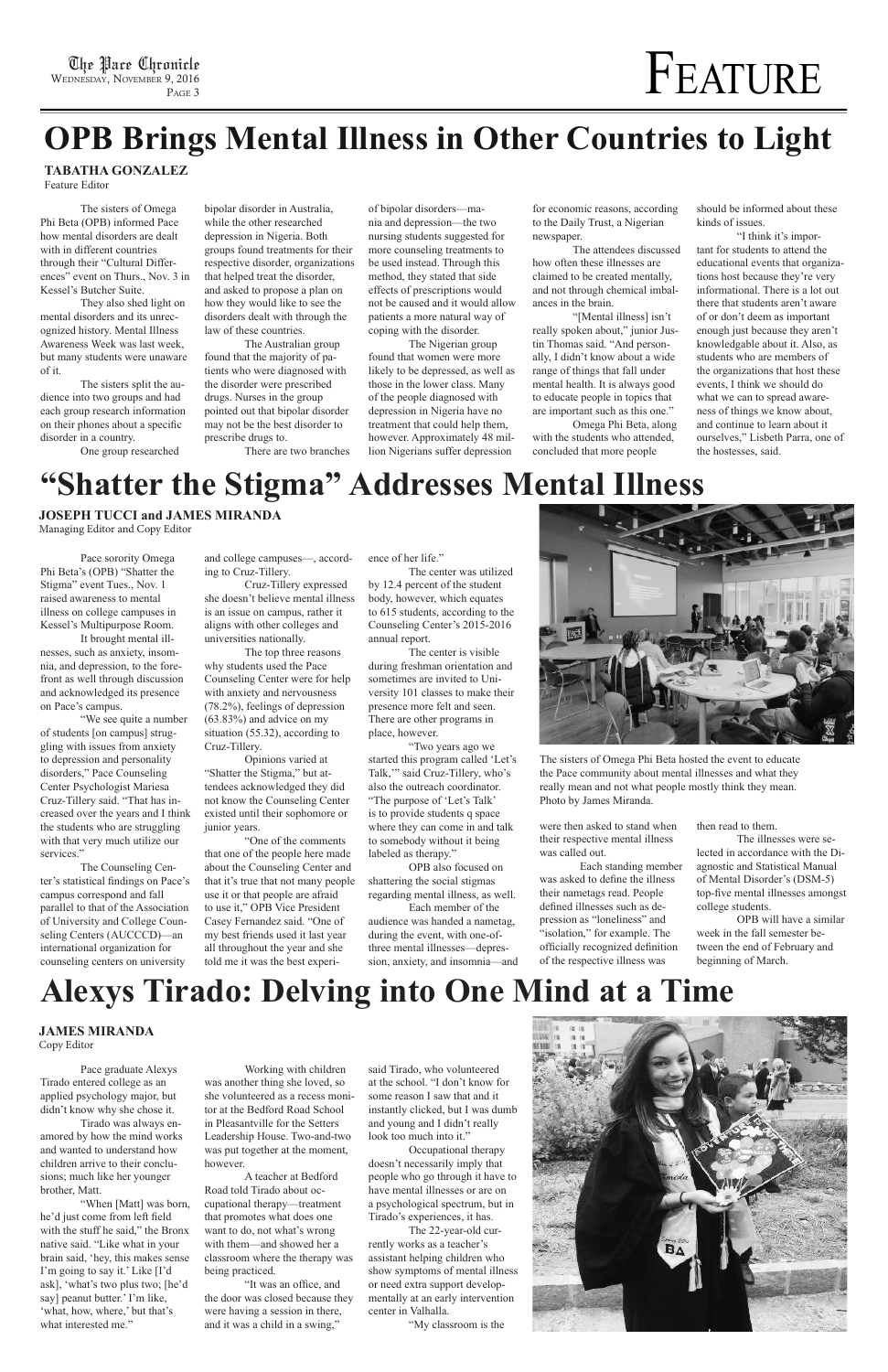# FEATURE

This fall semester Pace has implemented Starfish, which is a system designed to allow faculty and students to have clear communication with each other regarding the student's academic standing.

"Starfish is a technology that Pace has adopted, which has the ultimate goal of supporting students and to help those of us who work with students to have real-time information to connect with one another," member of Pace's Division for Student Success Jennifer Tobin said.

The system sends notifications –via email and the Starfish website- to students, advisors, and coaches when an issue is raised by a professor, or when they want to let the student know they are doing well.

"[This will not only make you aware] of concerns that we want to assist you with, but give you resources and help, and also to recognize your achievements as well," Tobin said.

Updates planned for the future include the ability for users to schedule appointments, see the availability of others, and the ability to be referred to and interact with offices –like the Office of Student Assistance and the Counselling Center. Currently, there is no set release date for these features.

"This system allows us to evolve and grow as we use it more and more. There will be different features that we will roll out, and you will continue to hear communication about that," Director of Technical Support Jermain Smith said.

Starfish is part of a "classroom management" initiative which includes letting a student failing a course know their situation. According to of Film and Media professor Melanie La Rosa, it is only mandatory for professors to use Starfish to let students know when there are issues.

"Traditionally we've had to reach out, and for certain students if they are on financial aid and have scholarships, or are athletes, we've always had to notify Advising if there had been problems with attendance or academics or something like that, so that students are not just going to fail they have noticed," La Rosa said.

La Rosa also says it has made student reporting much faster for her.

"This has simplified the process a lot, it used to take me a half an hour to do the reporting because the interface was complicated. Starfish takes me no more than ten minutes for three or four classes," La Rosa said.

However, La Rosa has found that the majority of her students don't know what Starfish is, and would like to see it advertised more.



"I didn't really know about [Starfish] until I got an email saying I had done a good job in class, and I know a few other professors use this as well,

The Starfish logo. (Photo courtesy of Pace.)

### **'Tis the Season for Registering for Classes**

### **'Starfish' Alerts Students to Their Academic Progress**

and I would like to know more about it," senior Nick Ostrander said.

## News

#### Courtesy of Pixbay

lowest functioning group of kids," said Tirado, who graduated in 2016. "[Lowest functioning meaning] they don't know their names. It's a lot of dedication and not getting frustrated with these kids. When you work with kids [like this], that's what happens. They're not doing it because they're malicious, they're

doing it because they can't properly express how they're feeling."

Her experience with helping children lead to the realization of problems with social norms of mental illnesses.

Tirado aided her old sorority, Omega Phi Beta's, "Shatter the Stigma" event on Tues., Nov. 1 to help differentiate the actuality and social stigma of metal illnesses.

"When you generalize [mental illnesses], what happens is you get over that," Tirado said. "It's something we all do and what that does is it completely normalizes anxiety, it completely normalizes all these mental illnesses people go through and people struggle with their whole life."

Working with children may not be lucrative in any way, but the struggle to figure out how children think is worth it for her.

"I always joke and say I don't like people that's why I work with kids," Tirado said.

"[Helping children is] what I'm passionate about and I really don't care what people tell me because at the end of the day, I'd rather be struggling in a job I absolutely love than hate going to work every day."

#### **JOSEPH TUCCI**  Managing Editor



It's that time of year again. The class schedule has been released. Emails are flooded with registration deadlines and academic advisement meetings. And seniors like me are crossing their fingers in hope that nothing screws up their expected graduation date.

Here are my tips for making the most out of registration and your schedule - because if I can juggle classes for two separate majors, you can definitely keep up with yours.

1. Take Advantage of Pace Advising

Seriously. Do not make the mistake of thinking you're too cool for academic advisement. Make that appointment and avoid mistakes that will delay your graduation. Even the smallest of mistakes can screw you over. Degree requirements can get confusing - especially at

Pace where there are a million AOKs to take. It's also important to visit the advisement center because sometimes you find out your major is being phased out, which is something that actually happened to me - but because I took action early, a comprisable solution was met ASAP.



#### 2. Be Prepared

Before heading to your appointment - take a look at your track sheet. Then, head over to the class schedule to see what courses are being offered and which ones you're interested in. This will save you both a lot of time and your advisor will be able to approve/disapprove them, recommend courses, and answer questions about which classes satisfy which requirement. The last thing you want to happen is to find out you're behind because you forgot to take a civic engagement course.

3. Have a Backup Schedule

After you leave advisement, you should have a rough outline of your schedule and what you need to accomplish. Most of the time, your advisor will lay out the entire year for you so you're able to swap classes if needed. This is especially true if you're a senior. Before it's time for you to register, make sure you have a back up class for a course you might get locked out of. Luckily, most of the time the courses that fill up fast are usually obvious so you're prepared for the worst outcome. And even better, if you're a senior, honors student, or athlete - you get first dibs on registration. If you don't get your class, don't sweat it. Sometimes, you can email the professor and request admittance if there's room (aka: doesn't cause a fire hazard in the classroom). Most of the time, professors are cool with this. If that doesn't work -

you can always try the following semester or reach out to your advisor for a solution if you're on a time-crunch.

Get ready, registration begins November 14th. May the odds be ever in your favor.

**NIHAL AL QAWASMI**  Opinion Editor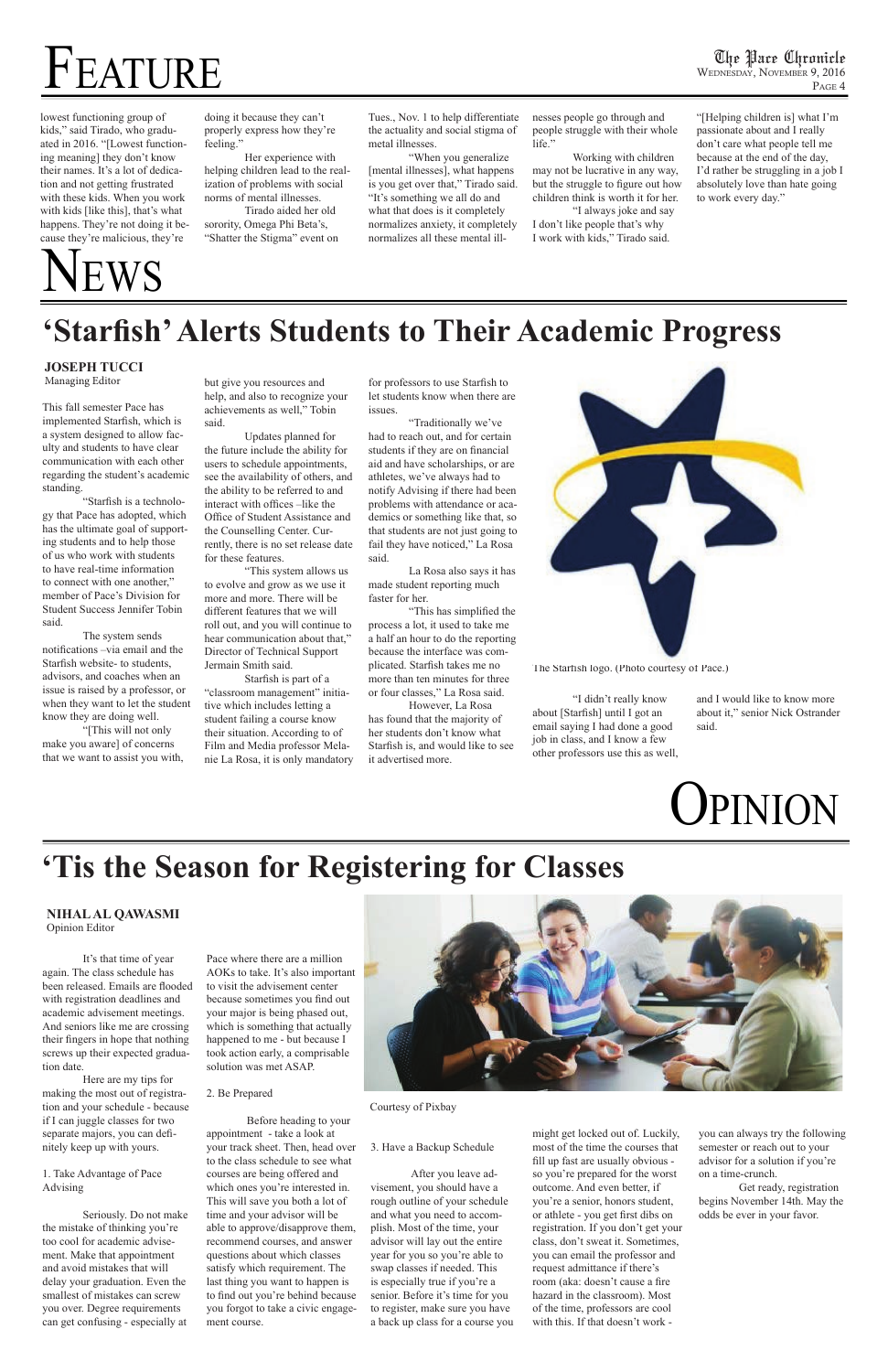## **OPINION**

The film "Moonlight" is just a small glance into the shadows of America's war on drugs.

The movie, which is an adaptation of the play "In Moonlight Black Boys Look Blue" by Alvin McCraney, eloquently captures street life and character development until the last scene. The film chronicles the life of Chiron, experiencing his daily life through James Laxton's brilliant cinematography.

The movie begins with

the song "Every N\*\*\*\*\* is a Star" by Borris Gardiner, introducing the film's realistic drama of black/minority culture. Chiron acts as an analogy for people who live in environments where they're a star for surviving.

Chiron's life is illustrated in three stages—Little, Chiron, and Black—, each stage being what he identifies with.

The first stage opens with Chiron being chased by kids shouting homosexual slurs. He eventually hides inside an empty crackhouse where he meets Juan. Juan is the town's drug dealer who acts as Chiron's father figure.

Juan notices that Chiron needed guidance as he is somewhat giving Chiron a safe haven from his drug-addict mother. Chiron is forced to isolate

himself because he's constantly being bullied.

The second section places Chiron in high school, where he was still being bullied being called Little and other homosexual slurs. Being a lonely teenager confuses him and having a drug-addicted mother embarrasses him.

His emotions were bottled up, with little emotional support. But Kevin's girlfriend, Teresa, became another mother for him when his mother's addiction grew worse and he had no one to lean on.

The sexual tension between Chiron and his friend Kevin was an intriguing situation and evoked emotion for the audience. It allowed Chiron to come to come to grips with his sexuality. This tension led to action where we saw him feel comfortable.

Chiron's character was put to the test, however. The next day, bullies forced him to fight Kevin; it ended with Kevin yelling at Chiron to stay down where, but he refused, which was an analogy of finding a small part of himself through the fight and being hurt by the person he cares for.

Chiron physically hit the main bully with a chair the next day in school, which

#### ultimately puts him in juvenile detention.

The final section brought us to Chiron as a man; while he's bulked up physically he is trying to hide his inner emotion and becomes a drug dealer with the name Black. He moved to Georgia after he got out of juvenile detention because his mother is now sober.

The characters' relationships are heightened at this point.

Kevin calls Chiron and immediately starts to dream about his platonic lover. Chiron visits his mother where she explained that the drugs harmed her relationship with her him, but she still loved him. He returns the sentiment, but he needed to see another person he loved—Kevin. The movie's plot of how a young man is trying to find himself and figure out his sexuality is interesting enough that there is a message that says that love can be found in the most unideal places.



Chiron might not have known himself, but he sure as hell knew that he loved Kevin.

The movie ends with Black shutting down at Kevin's apartments arms not knowing anything but feeling comfortable with Kevin once again like he was so long ago.



### **The Secret on How to Survive A Night Class**

Are you ready for this? The secret is: don't go.

Just kidding.

College is great and all, until you realize that night classes are a thing. I understand, they're completely relevant for students who work full time during the day. Or for students that work better "after hours" - but let's be honest, classes between 6-9pm suck for everyone involved.

Night classes tend to always drag on and most professors don't let you out early - but, there are methods to "surviving" the hot mess of night classes. Note: I said survive, not enjoy.

#### 1. Caffeine

Coffee, soda, black tea... I don't care. Go for your usual and drink it right before class so it has time to kick in. Hopefully your cup of energy will last until at least the first half of class. Which is where all the important stuff is said. Everyone knows that even professors start to give up during the second part. As mentioned, night classes suck for everyone. So remember to

also cut your professors some

slack.

2. Snacks

I snack when I'm bored.

Snacks keep me busy. Pack a granola bar, some fruit, or chocolate, and snack away. Try to stay away from snacks that are annoyingly crunchy - because the last thing someone wants to hear at the end of a long day is another student chewing loudly. Snacking will keep you focused and awake - that is of course if you snack wisely. And if for some strange reason your professor doesn't allow food in class, then drop the class. You don't need that kind of negativity in your life.

#### 3. Laptops

The holy grail of any class is your laptop - but only if you have self control. Meaning, sure you can surf the web a little during lecture if you're good at multi-tasking and don't spend the majority of the time doing it. Otherwise, I advise you to not use such a distracting device. Just think about all the tuition and time you're throwing in the



garbage. With that being said, I would like to reiterate that it is in fact OK to use your laptops for more than just note-taking if you can keep up with what's happening around you. You don't want to be that student that gets called on randomly and has no idea what's going on because you were watching YouTube videos in silent. We're all adults here, be smart about your decisions.

#### 4. Class friend

This is probably the best tip ever. I've had night classes that were so low on my list they

#### Calico Spanish

reached a point of no return. However, these classes were still bearable because I shared the pain with a friend. Misery loves company, am I right? It's already a very reassuring moment when you realize you know someone in class - but knowing someone in a night class is double the fun. No one likes to struggle alone.

#### 5. Take your own breaks

Usually professors will give students a 5-15 minute break during the middle of class. This is when everyone's ears perk up and a look of relief shadows over. While the class break is awesome - don't hesistate to take your own breaks before if you need to. Spend 5 minutes or less walking out, stretching, drinking water and doing nothing until you walk back in. This is usually enough to refresh your mind and refocus. There's nothing worse than sitting in the same position for a 3+ hour lecture. \*Cringes\*

What are your tactics for surviving night classes? Stand in solidarity with your fellow students and share them!

ARTS & ENTERTAINMENT

#### **NIHAL AL QAWASMI**

Opinion Editor

### **Movie Review: Moonlight**

#### **SUSAN ARACANA**

Arts & Entertainment Editor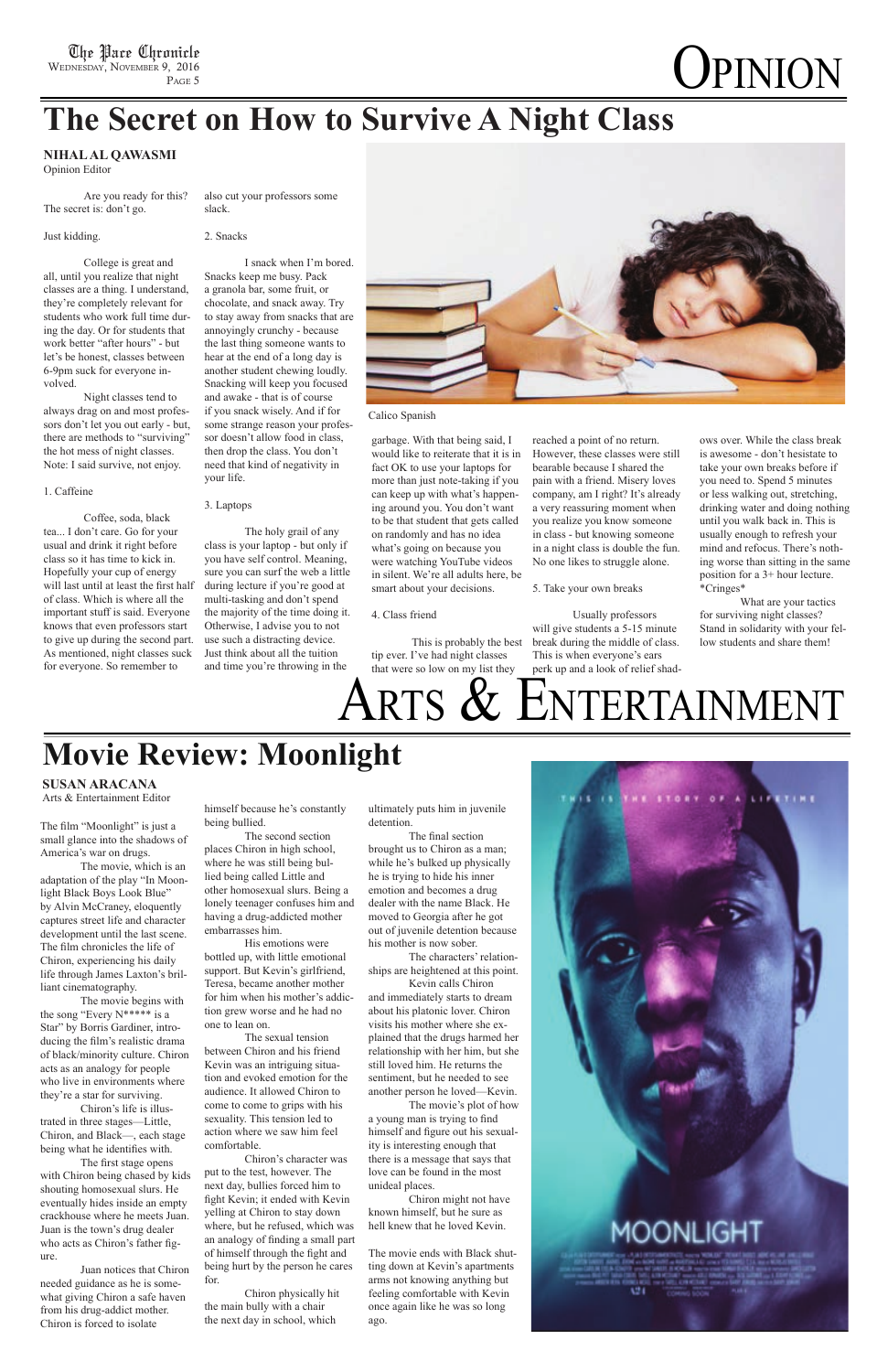# ARTS & ENTERTAINMENT

## **A Raw Look at Depression and Suicide on Campus** HEALTH & BEAUTY

Picture yourself as a freshman, or maybe you are a freshman: You just moved into your new dorm room and you're excited to finally have freedom.

Then you meet your roommate and you come to find that you two don't get along. There is tension, you're having a hard time making friends and concentrating in class because you pulled an

all-nighter to get your homework done, and your parents are pressuring you to keep your grades up.

Or, you're a senior. You're starting to panic because you haven't landed an internship and time is running out. Soon you'll have to start job hunting and you still have no idea what you want to do with your life. You didn't get into that class you

### **The Death of Vine and What it Means for Twitter**

Vine was struggling, however, to keep up in an everchanging market, even with 200 million monthly users (or more accurately, viewers).

So, what went wrong?

Blame Instagram. After Instagram added their video component a few years back, Vine never really recovered. The use for an app that was solely dedicated to short videos faded when people could now post photos and videos on the same social media platform. Many of

the popular viners spread their content among other platforms and Vine got left behind.

Vine was a one hit wonder. The whole idea of the app is that it's like a Twitter with video and audio. But after a while Vine got repetitive. You

started seeing people do remakes of other viners videos and began wondering what happened to all the original content. Besides, how many times can one possibly do 'it' for the Vine?

Promotions are killer, literally. Viners became a little obsessed with making money and trying to sell us things that they forgot to be funny. Vine went from being an app with a lot of hilarious videos to an app full of commercials.

Vine's demise has been in the works for a while. No one



wanted to forget about Vine, it just kind of happened that way. It's like losing a friend that you forgot you had.

Do it for the Vine? We can't. Vine's dead.

#### **JANINE JONES**

Copy Editor

Seventeen years after the original Blair Witch Project was released, actor Michael Williams sat down with the Film Appreciation Program of Pace to watch the horror film and share his experience working on its set last Friday night in Alumni Hall classroom.

Williams, along with Heather Donahue and Joshua Leonard were cast out of around 1000 people after an open call from Backstage magazine. Williams said he had more freedom acting in Blair Witch than anything else he's been in.

"It's almost incomparable [to anything else] with the amount of freedom we had. I think that's why they really took their time casting it because they basically wanted to cast the people who were going to be the people. The only note they gave me was 'be a more fearful' version of yourself," the actor said.

The entire filming of Blair Witch was improvised according to Williams. In order to create the most genuine acting possible, the actors tried to always stay in character.

"The whole thing was like method filmmaking. We camped out there, we slept out there, we tried to stay in character as much as humanly possible. We ate less and less, we slept less and less," Williams said. "You're staying in character so your job is to imagine that these things are terrorizing you in the woods if you continue to believe in that it can really tire you out."

Despite this, Williams said that actors did break character on occasion so they could better communicate with each other.

"We had a code word, which we found out later when we got hungry was a bad one, it was called 'taco.' Originally when we went [to film] we were like, 'We're going to be in character and that's it.' But within a day it wasn't working for me because I want to be able to trust my other actors, if we never had a, 'Hey you okay?' kind of moment as an actor it wouldn't work," Williams said.

Williams said that the most powerful scene in Blair Witch was Donahue's monologue towards the end of the film where she has a breakdown and apologizes for creating the project.

"[Donadue] had to be so powerful to have us continually running the camera, and show this vulnerability. She

got labeled as a bitch a lot, and I think that's our fault as a society," Williams said. "That confessional scene to me is award worthy, I don't know if I've ever seen an actor or actress that raw in my professional life."

The background actors in the film –like the fishermenwere a mix of actors and regular townspeople, and the main cast was not told which were which, according to Williams.

"The only reason I knew the fishermen were fake is because the current [in the river] was flying by and they were casting like [it was a calm]," Williams said.

In order to make the audience believe the film was real, after the film was released the actors faked their own deaths and went into hiding.

"They put us as deceased on IMDB, the internet was very young, it was like back in the day when newspapers came out. You believed anything you read," the actor said. "[Viewers] thought we were in a snuff film."

Once the actors revealed themselves to be alive they appeared on the covers of Newsweek and Time Magazine. Williams had mixed feelings



about his newfound fame.

"Once they said, 'the jig is up, it's a movie,' we still didn't make any money. So I was working for a local moving company, I would come off the truck, walk into a deli and my face would be on a magazine. And all the guys would be like, 'What the hell man, yo check this out,' and I would be like, 'Yea that's me, I don't know what's happening with my life.' It was confusing honestly," Williams said.

Williams would go on to have roles in television series and movies such as Law & Or-

## **Inside The 'Blair Witch Project' with Michael Williams**

need to fulfill academic requirements and your professor is not being accommodating. Your college loans have accumulated more than 16 percent in interest rates over the last four years and

der, The Objective, and Without a Trace. He encouraged anyone wanting to be an actor to form relationships and show kindness to others.

"Just hustle, get to know people, work hard, look people in the eye and be kind. Don't complain and you will go far. It is very difficult if you're an asshole," Williams said.

**JOSEPH TUCCI**  Managing Editor

#### **MICHELLE RICCIARDI**

Editor in Chief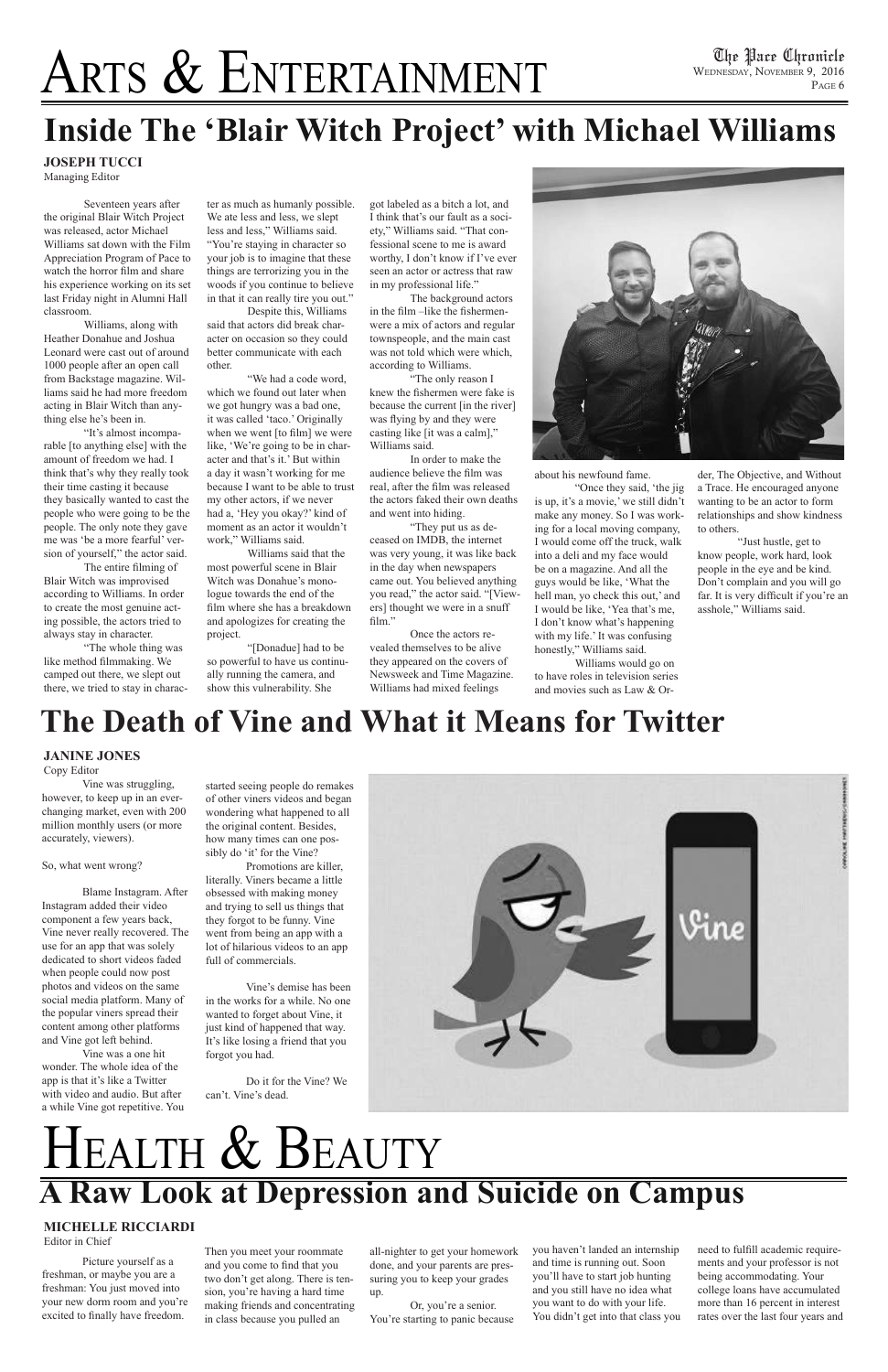

#### Courtesy of Women's Clinic

injury/accident.

Additionally, one in 12 college students plan suicide according to National Data on Campus Suicide and Depression, and more teenagers and young adults die from suicide than from all other medical illnesses combined

The SPRC says that suicide risk factors include depressive disorders, substance abuse or dependence, delinquency/ conduct disorders, disorders such as anxiety disorders or eating disorders, self-injury, or previous suicide attempts among others such as family history.

However, there is hope even when it seems that all has been lost.

"For Pace students, both campuses have a really stellar counseling center. The counseling center has reached out to us as faculty and administrators to give us warning signs so even if you're not a psychologist or a mental health counselor; you

know what to look for and can make a referral [if a student seems depressed]."

The Pace Pleasantville Counseling Center offers walk-in sessions Monday through Friday from 1 PM to 2:30 PM as well as scheduled appointments. Pace Counseling Services comply with confidentiality standards. For more information about making an appointment and services offered, visit:

http://www.pace.edu/counseling/ library-and-grants/guide-to-thecounseling-experience

Or, call or go online to the National Suicide Prevention Lifeline:

1-800-273-8255

http://suicidepreventionlifeline. org/#

#### **ELISE ADAMS** Layout Editor

those bills are going to start coming in. How do you deal with this?

Depression is a common yet serious mental illness typically associated with sad or anxious feelings, according to the National Institute of Mental Health. Although many student will feel these emotions from time to time, depression that goes untreated, "lasts for a long time, interferes with day-to-day activities and is much more than just being 'a little down' or 'feeling blue.'"

Some college students, like the 30% who were surveyed nationally by the American College Health Association-National College Health Assessment, said that they felt "so depressed it was difficult to function."

More than 19 million American adults ages 18 and older, almost ten percent of American adults, are affected by depression every year according to National Data on Campus Suicide and Depression. For college students, 44% report having symptoms of depression.

According to Professor and Director of Clinical Field Supervision for Pace's Department of Psychology and Mental Health Counseling, Dr. Joseph R. Franco, says that many cases of depression in college students may stem from a feeling of hopelessness due to factors such as academic performance.

In fact, 49.5 percent of college students reported feeling hopeless within the past year.

"For millennials there

is such a high expectation of performance and success," said Franco. "There is such a high expectation of what it means to perform well and be successful."

Franco also believes that this hopelessness and stress is derived from parental pressures a student may face.

"There is a great deal of parent involvement in the younger generation of millennials depending upon the structure of the family," said Franco. "The research shows there is a high stress for perfectionism. You have to be good at a lot of things and that creates a lot of significant distress because what if you aren't good at some of those things? So not only does the perfectionism come from your overall schooling, your peer group, the need for parents to make sure you're doing a good job, but it's also living up to high standards that are socially constructed by society. There is this idea of, 'I better do as better or better than everyone else,' and this fear of self-criticism and judgment from family and peers."

The Suicide Prevention Resource Center (SPRC) says that financial problems, physical assault, psychological abuse, chronic physical illness or disability, insomnia and nightmares, and relationships can also play a role on-setting depression, such as breakups or relationship violence.

"Often, a breakup will precipitate a bout of depression. This is especially true for young women," said an article on Health Line. "Risks of depression related to a breakup include intrusive thoughts, difficulty

controlling those thoughts, and trouble sleeping. As many as 43 percent of students experience insomnia in the months following a breakup. Students that are most likely to become distressed after a breakup experienced neglect or abuse during childhood, had an insecure attachment style, felt more betrayed, and were more unprepared for the breakup."

However, Franco says one of the biggest factors that contribute to depression is social media.

"Our online presence is to project success and happiness and there is a lot of stress to do that. Yet how one intrinsically feels may be a total contradiction. Many times what we show on the outside and how we feel on the inside are in direct conflict," said Franco. "Social media can hurt someone through bullying or bad breakups but some studies do show that social media has actually saved people's lives so it can either be for the benefit or detriment."

So how can untreated depression affect college students?

According to Franco, depression in students can lead to them dropping out of school, increasing "risky" behavior such as increased drug and alcohol use-which in turn can increase depressive thoughts because alcohol and drugs such as marijuana are depressants-and ultimately suicidal ideation.

The Center for Disease Control (CDC) reports that suicide is the number two leading cause of death among those ages 10-34, with the number one cause being unintentionally

### **What You Should Know About the Birth Control for Men**

A new study conducted by The Journal of Endocrinology and Metabolism found that hormonal birth control shots for men are 96% effective when it comes to preventing pregnancies.

In the study, researchers looked at a group of 266 men between the ages of 18 and 45. The men received birth control shots of testosterone and progestogen every eight weeks that lowered their sperm count. Only four pregnancies occurred out of the 266 men who participated in the study. The initial results proved the hormonal injections to be as effective as the pill, but the study was abruptly ended after rising safety concerns and complaints of side effects. The side effects that were most commonly reported included acne, increased libido (sexual desire), pain at the injection site and drastic mood swings. Twenty couples dropped out of the study due to intense side effects of mood swings and acne. Sound familiar, ladies? Seventeen percent of the participants said they experienced emotional disorders during the study but most considered the

symptoms mild, The Journal of Endocrinology and Metabolism reported.

"Despite the adverse effects, more than 75% of participants reported being willing to use this method of contraception at the conclusion of the trial," the Endocrin Society said.

Women who take hormonal birth control are often



treated for depression and experience mood swings. They also experience acne break outs and muscular pain, which are similar side effects that the men in the study experienced. This is due to an increase of hormones that your body is not used to.

"I don't know if I would use male birth control. The whole concept seems very foreign to me and I've never heard of it before. I think it's great to give men the option though, but I don't know if I would feel comfortable taking it," Dillon Sawyer, a business student at Pace University said.

Sawyer does not think men's birth control will become too popular and will need time to become a commonly used form of contraception.

"Also from what I

understand, birth control helps regulate a woman's menstrual cycle, so I don't know if women would want to go off of birth control. I like the idea of birth control for men though, so at least the option is there," Saw-

#### yer said.

Men's birth control is not available over the counter yet and is still being reviewed by researchers. The study conducted did lead us one step closer to men's birth control becoming

a reality and the combination of hormones is being altered to decrease intense side effects.